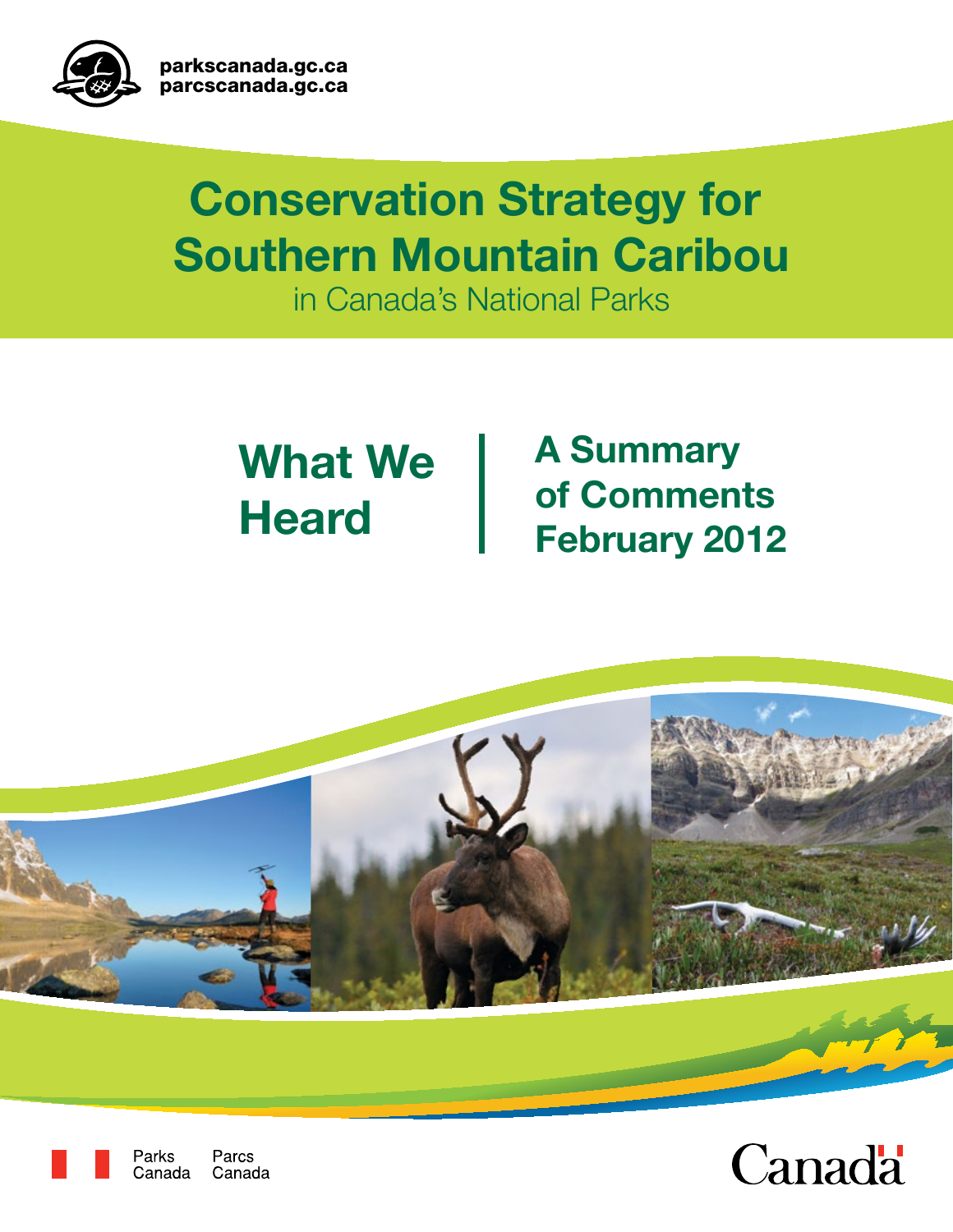# **A SUMMARY OF INPUT RECEIVED ON THE CONSERVATION STRATEGY FOR SOUTHERN MOUNTAIN CARIBOU IN CANADA'S NATIONAL PARKS.**

# **BACKGROUND**

Caribou found in the mountain national parks of Banff, Glacier, Jasper and Mount Revelstoke belong to the Southern Mountain population of woodland caribou, listed as Threatened under Canada's Species at Risk Act (SARA).

Parks Canada is responsible for the protection and conservation of species at risk that occur in national parks. On Nov 25, 2011, Parks Canada released the *Conservation Strategy for Southern Mountain Caribou in Canada's National Parks*. This strategy will guide Parks Canada's caribou conservation actions. It will also help inform the development of the Environment Canada-led recovery plan for the Southern Mountain population of woodland caribou, expected in 2012.

Following the release of the strategy, the public was invited to review the document and provide comments.



The objectives of the public review were:

- 1. To familiarize the public, stakeholders and others with the *Conservation Strategy for Southern Mountain Caribou in Canada's National Parks*.
- 2. To gauge public interest, understanding and support for proposed conservation actions.
- 3. To identify any opportunities or challenges not presented in the strategy.

The review, from November 25th through January 31, 2012, was promoted on the Parks Canada website, through Parks Canada's Twitter and Facebook accounts, in media articles and public notices. Comments were received by mail, email, on-line, and in person. The feedback will be used to inform management decisions for caribou conservation in the mountain national parks, and revisions will be made to the strategy based on the comments received.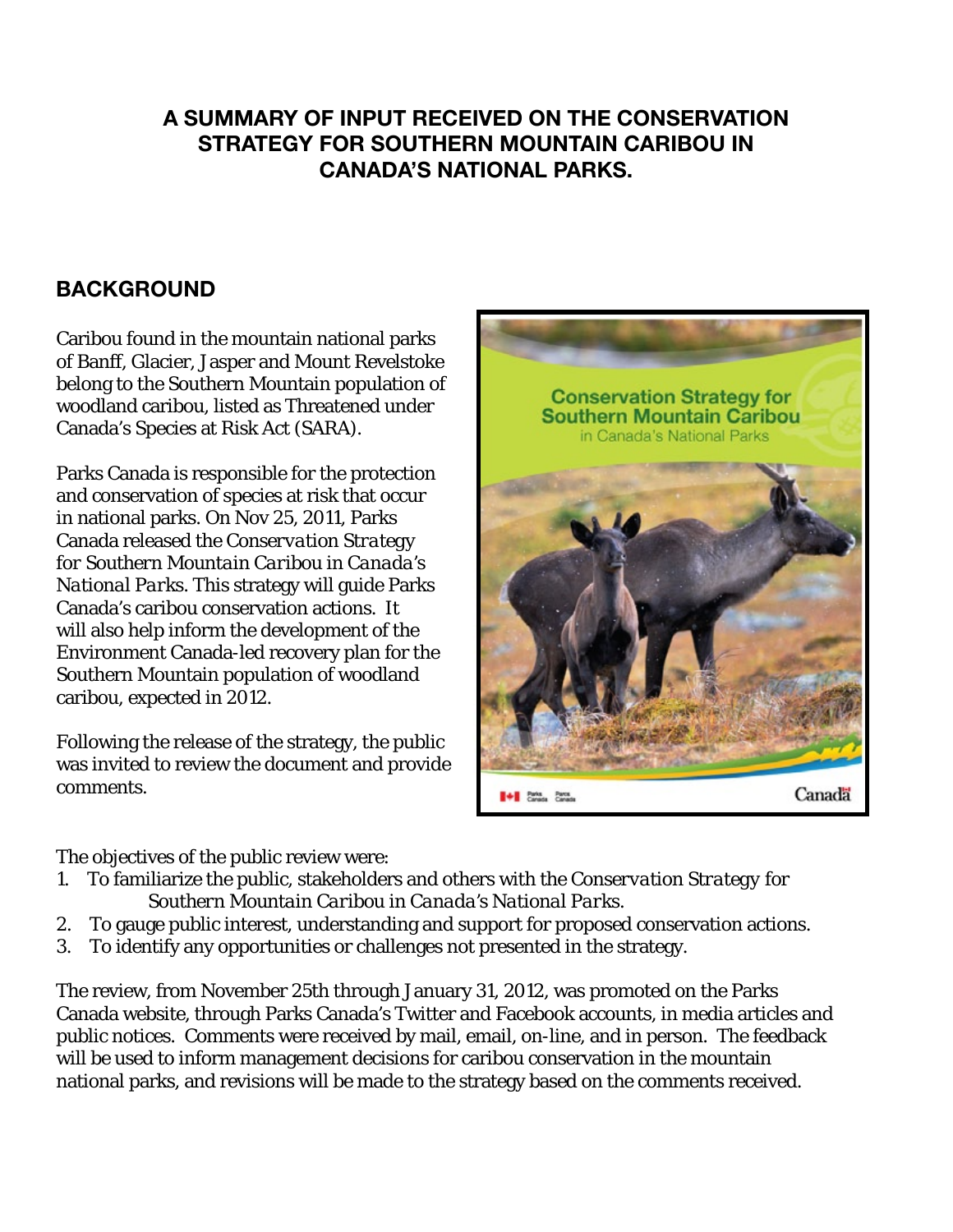# **WHO WE HEARD FROM**

During the 60-day comment period, Parks Canada heard from approximately 150 individuals and organizations across Canada. The majority of respondents were from Alberta and British Columbia. While this may be a result of targeted promotions of the on-line form in the two provinces, it may also be reflective of the connection to and knowledge of the mountain national parks in their home provinces.

# **WHAT WE HEARD**

Feedback consisted largely of responses to a series of targeted questions. Respondents were asked to rate their level of agreement with proposed management actions and to provide further comments. This is what we heard from Canadians:

# *Is caribou conservation important to you?*

On the comment form, 130 of 134 respondents felt that caribou conservation was important. Caribou are viewed as an iconic<br>Canadian species important both to the ecological integrity of the<br>landscapes they inhabit, and to the cultural heritage of this country. It was stated that we, including Parks Canada and Canadians in general, have an obligation to protect woodland caribou and their habitat.

For those who did not think caribou conservation was important, *We should stop* the comments largely reflected the view that humans should stop *interfering with nature*  interfering with nature. *and let it take its* 

# *course."* **Parks Canada identified five key threats to caribou in the mountain national parks and proposed actions to reduce these threats.**

## *Are there any additional threats or actions we should consider?*

50% of respondents felt that there were additional threats or actions to consider. The other half was split between those who were uncertain and those who felt that Parks Canada had considered the primary threats or actions.

The effects of habitat loss, disturbance and fragmentation on lands outside and adjacent to the national parks were most often identified as lacking from the strategy. Suggested actions included<br>increasing the size of some of the mountain national parks, further<br>research into these impacts and more collaboration with industry<br>and government on car Some respondents also suggested other potential threats to consider such as equestrian use, snowmobile use inside and outside the parks, heli-skiing and ATV use adjacent to parks, and natural causes including disease, genetics, nutrition and climate change.



Photo: M. Bradley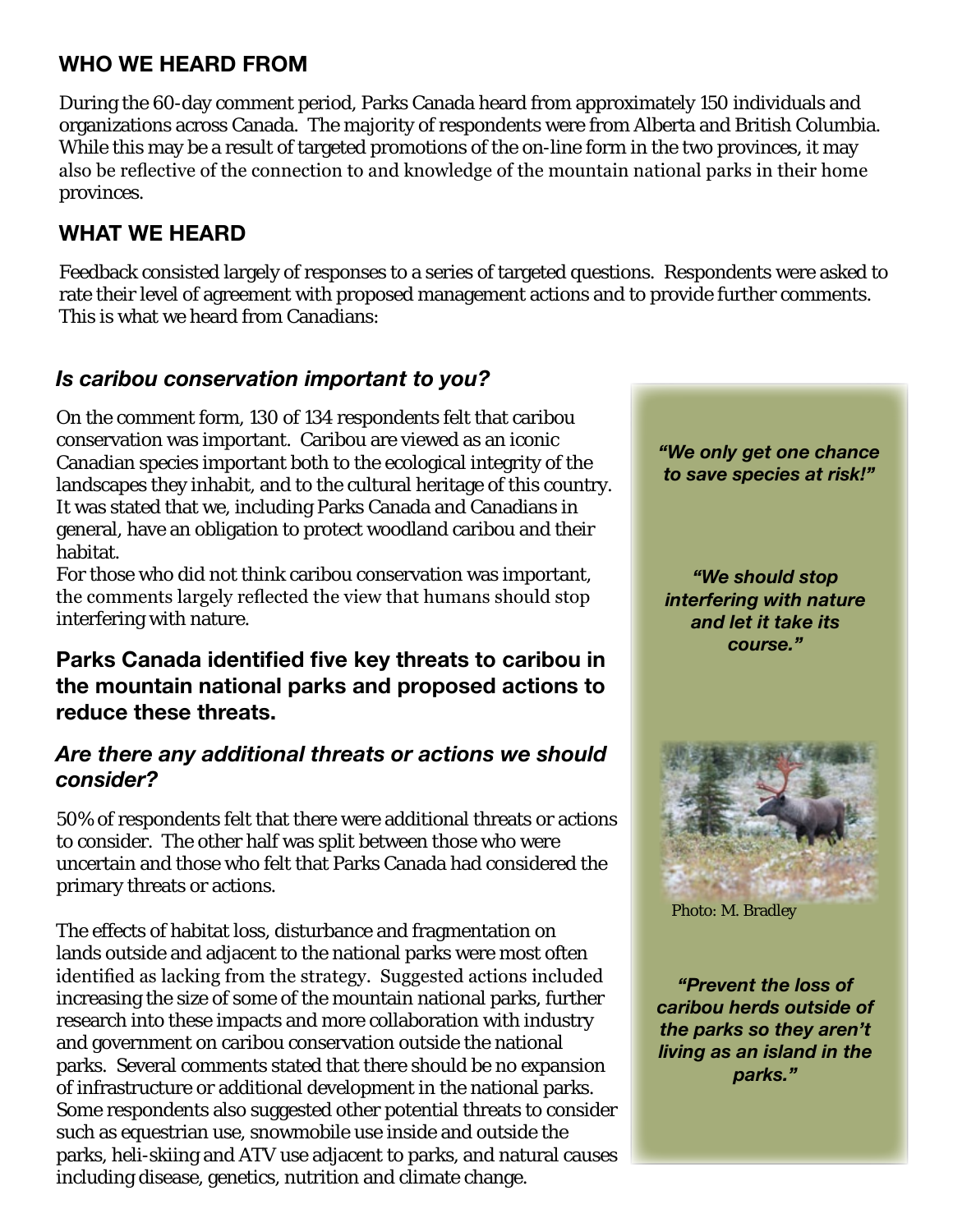# **Are there any proposed actions that you would not support?**

Half of all respondents were not opposed to any of the proposed actions. Thirty percent indicated that there were actions they would not support. Primarily, this group did not support predator control as a means for caribou conservation. Other concerns included uncertainty around the use of captive breeding as a conservation action, not wanting more restrictions on human access within the parks and snowmobiling outside the parks, and that there was a need for enforcement for actions addressing direct disturbance to be effective.

## *Would you be willing to adjust your recreational use of the mountain national parks to support caribou conservation?*

The majority of respondents were willing to adjust their recreational use of the mountain national parks. When presented with specific examples of what this might involve, most felt that these conservation actions should be a priority. Many others were in support of most of the proposed actions but did not support permanent closures that would exclude all human access to areas of caribou habitat. A few respondents did not want to see any more restrictions on human access.

Most people (over 90%) supported seasonal trail closures and relocation of trails or campsites to limit recreational impacts in important caribou habitat, while 75% support permanent closures. Over 90% of people support reduced speed zones and close to 85% support seasonal closures of secondary roads in caribou habitat. Some people qualified that strong education and monitoring would be necessary to the success of these restrictions.

*"I will not support long term predator control (it's only a band-aid solution)."*

*"(Will not support)... restricting access of people to the national parks. In other words, managing parks with the intention of keeping the people out."*

*"I support all of these actions as long as they are combined with good outreach and education so that people can understand the reason behind the actions and that monitoring is conducted to ensure the actions are working."*

*"Man has been travelling in the backcountry for many many years. This is low impact travelling and of no great consequence to all the wildlife out there, not just caribou."*



Photo: S. Bird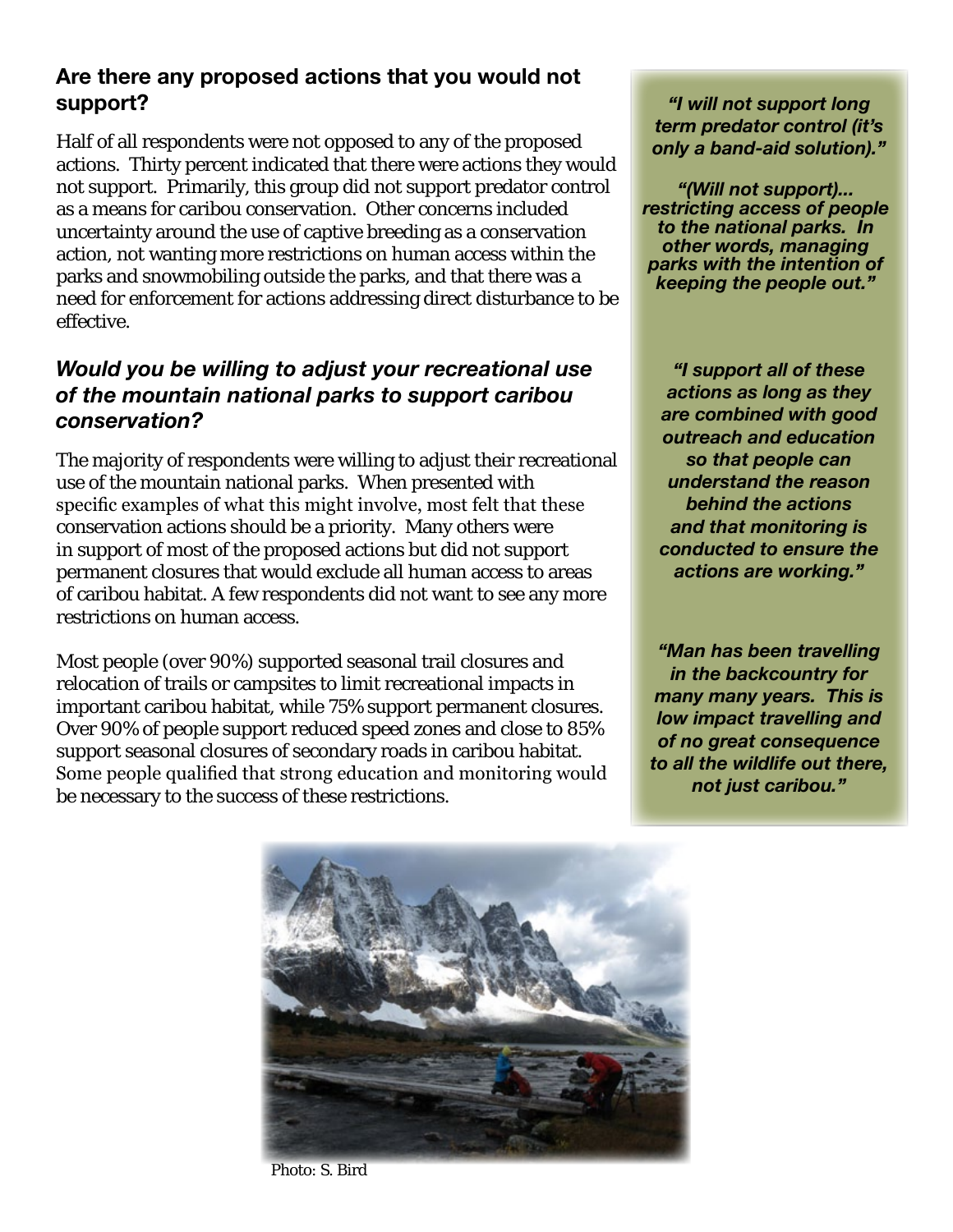## **Do you support Parks Canada's intent to:**



Comments in support of these measures, while noting that this is necessary in some cases for caribou herd recovery, also emphasized that the threats leading to the initial declines need to be addressed prior to any reintroduction or translocation. Many respondents were uncertain and would like to have more information on related initiatives or issues such as disease, caribou social relationships, stress and genetics. Those against these actions did not think they would be effective and felt that it would be a waste of time and money.

*"Anything that will increase their numbers would be a step in the right direction as far as I am concerned."* 

*"I think the strategy could lead to an unsustainable never-ending topping up of populations, while the same fundamental problems of habitat remain."* 

*"Supportive of increasing herd sizes and reintroduction ONLY if actions have been taken to address the other threats."*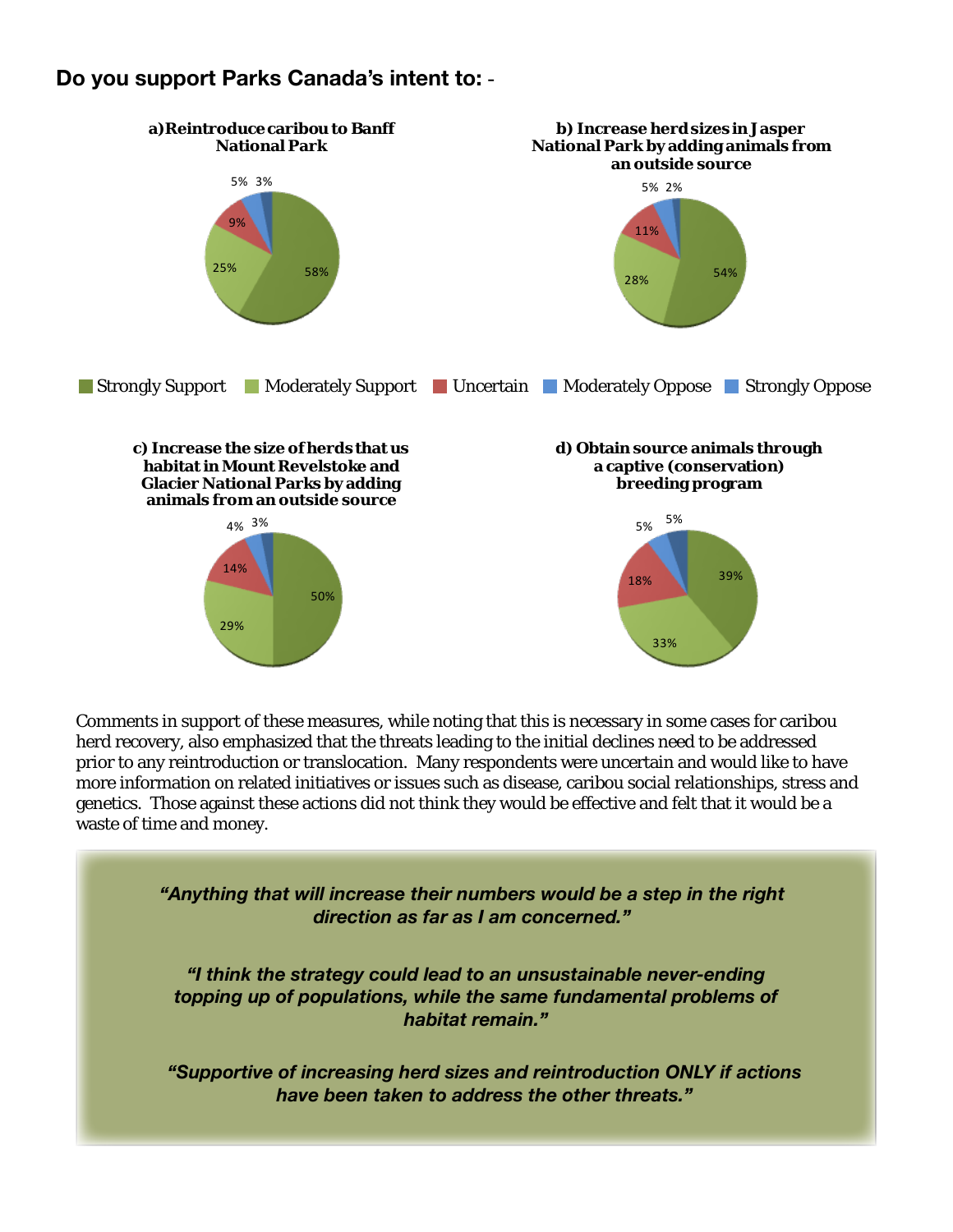# *How supportive are you of Parks Canada's position on predator management? "Managing the ecosystem*

*Parks Canada seeks sustainable ecosystem management solutions that for the benefit of one*<br>*cobieve long term benefits. Our approach to long-term maintenance species doesn't seem achieve long term benefits. Our approach to long-term maintenance species doesn't seem of an appropriate predator - prey balance is to keep prey densities low through careful habitat management. Short term direct predator ecosystem perspective." management to achieve Species at Risk objectives would only be considered in exceptional cases where vulnerable herds are at immediate risk and when all other management actions have been "Direct predator* 

While many respondents were at least moderately supportive of Parks<br>Canada's position, comments were equally split between those who did<br>not support any form of predator control in a national park, and those<br>who would supp course of reducing threats to caribou populations.

*management could be risky,* 

*"I think caribou need this type of extra help right now."* 

*"Penning a wild* 

# *General Comments*

*Maternity penning has been proposed as one in a number of conservation actions on provincial lands adjacent to Mount Revelstoke National Park. How supportive are you of this approach to caribou conservation?* 

**animal places the** <sup>Over half of respondents supported the use of maternity penning.<br>**animal under undue** <sup>The primary concern raised was the potential stress it would put on **animal under undue proportion and** *animal</sup></sup>* stress, especially<br>they did not support the use of concurrent predator control. Those<br>who did not support this action questioned its effectiveness.

85% of respondents felt that the Conservation Strategy for Southern Mountain Caribou in Canada's National Parks helped them to better understand caribou conservation issues, and most had enough information to provide an opinion on the strategy.

Suggestions to help improve awareness and understanding included more media coverage such as news articles, documentaries, speaker series and information posted through social media; increased access to scientific research and related studies not only in the parks but in surrounding areas as well as a more global perspective; and more information on what the public can do to support caribou conservation.

Several comments emphasized that it was not more information that was needed; rather it was time to act.

When asked how they would like to be involved in caribou conservation, the most common requests were for volunteer opportunities, research and conservation updates, and involvement in future information sessions and/or consultation.

*"I will understand caribou conservation issues better when we can see some signs of actual progress. Please act quickly!"* 

*"(I would like) more information as to what the public can do to help support the conservation and recovery of this species."*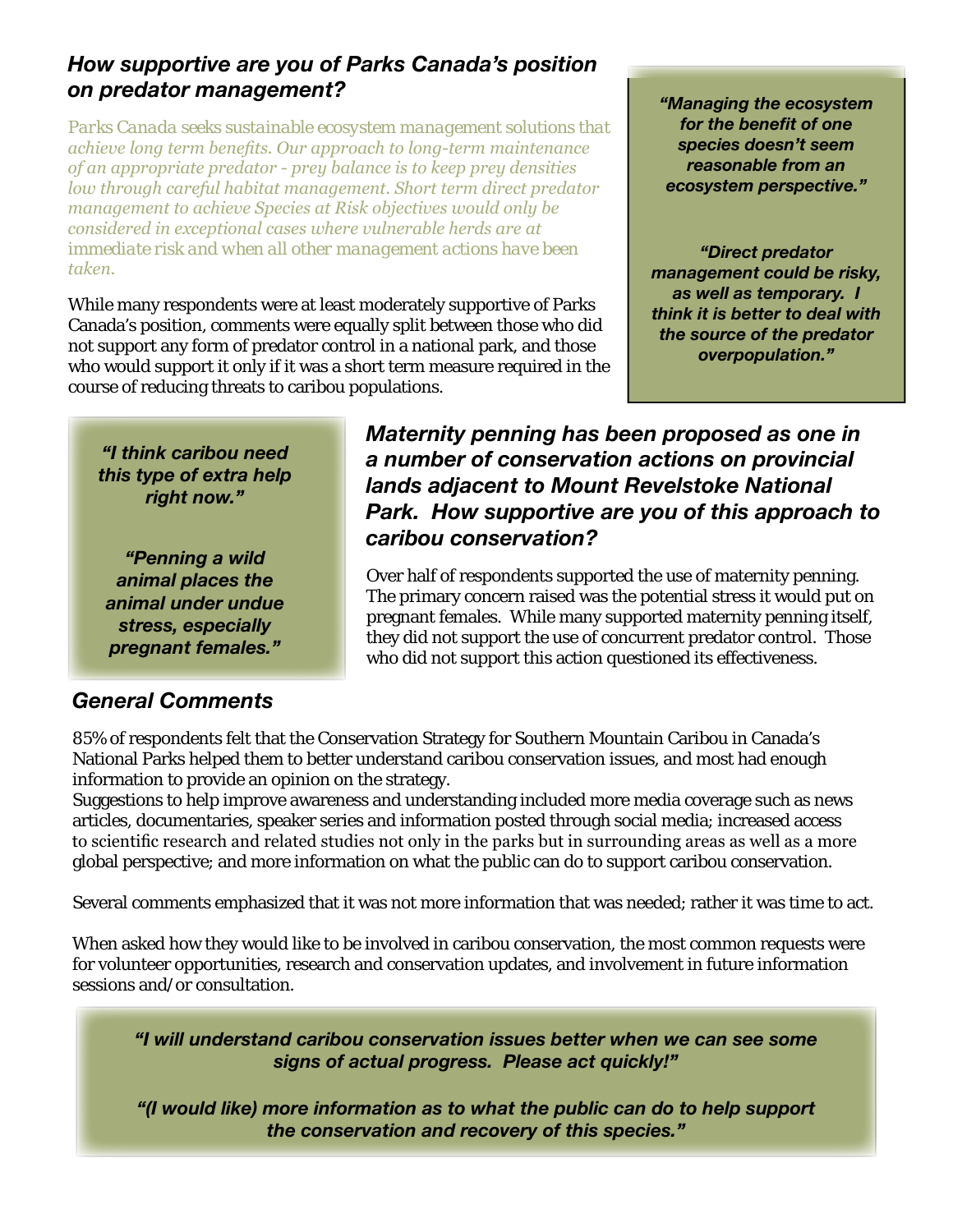# **INPUT FROM ORGANIZATIONS**

In addition to the general public, Parks Canada received extensive input from a number of interested organizations including the Valhalla Wilderness Society, Canadian Parks and Wilderness Society (CPAWS), Bow Valley Naturalists, Yellowstone to Yukon Conservation Initiative (Y2Y), Alberta Wilderness Association (AWA), and member organizations of the Mountain Caribou Project.

The strategy was widely welcomed as an important step in caribou conservation. There is support for Parks Canada to take "bold steps" to protect caribou, in reference to wording in the strategy, as long as this commitment is genuine, and that the first priority is ecological integrity.

A common message heard was that activities and threats outside of national parks need to be considered more thoroughly, and there should be a stronger commitment to work with provincial governments and industry to protect caribou habitat. With the acknowledgement that the mountain national parks are "islands" of habitat, Parks Canada should look for ways to maintain connectivity between herds beyond park boundaries; and should be a strong advocate for caribou habitat protection.

Further clarification was requested on how Parks Canada's strategy fits in with current provincial caribou conservation strategies, and how it will inform the anticipated federal recovery strategy. There was also some concern over the distinction between "important" habitat and the much anticipated designation of "critical" habitat under Canada's Species at Risk Act.

It was generally agreed that prompt action is required if there is any hope for success. Long term strategic outcomes and timelines have been requested with which to measure progress and gage success; as well as an outline of how and where money allocated for caribou conservation is to be spent.

Two key elements clearly identified as important for successful caribou conservation were are education and research. Parks Canada is recognized as having a significant role in public education and that this should be a strong component of the caribou conservation actions. Parks Canada is encouraged to continue to offer opportunities for public updates, review and involvement as the strategy is implemented. Sound scientific research is acknowledged as the foundation to sound decision making, and lends credibility to conservation efforts. There needs to be greater acknowledgement of the wide array of caribou research available; and resources need to be allocated for continued research and monitoring to support conservation actions. Collaboration is encouraged to find synergies in caribou research, to identify knowledge gaps and to look for funding to support further research.

*decisions (closing or make these difficult* 



Photo: M. Bradley

*"We recommend terms of standards and enforceability at Risk Act)."*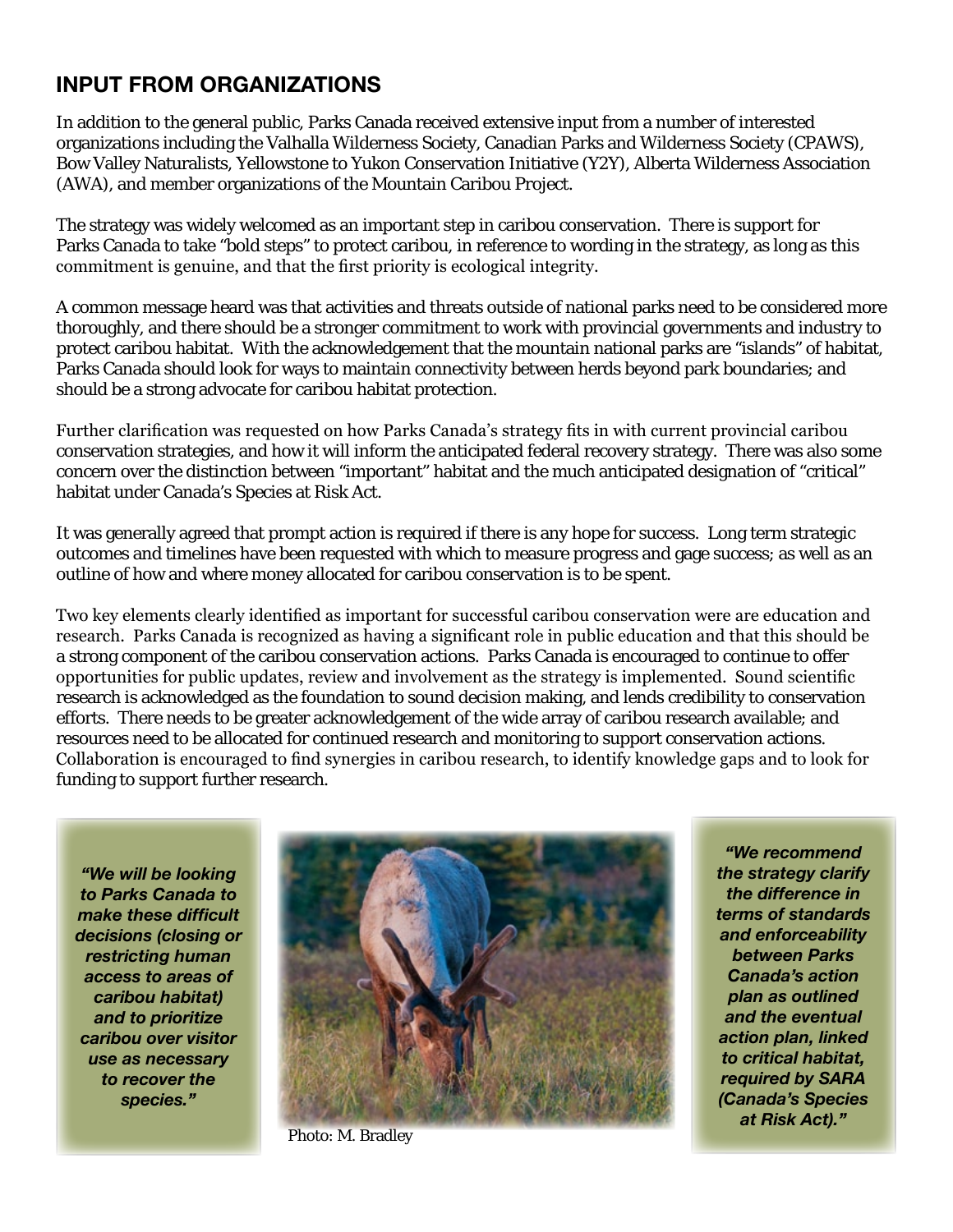# **INPUT FROM ORGANIZATIONS (Continued)**

In terms of the key threats identified and proposed actions, these are the common themes that were heard:

## *Altered Predator-Prey Dynamics*

• Highlight that the current threat of predation is as a result of other conditions (habitat loss, disturbance and increased populations of alternate prey) and not a natural dynamic.

#### *Facilitated Predator Access and Direct Disturbance*

- Ecological integrity should be the first priority, human access should be closed or restricted as needed to protect important habitat
- Parks Canada has a legal responsibility to protect Species at Risk
- The monitoring and reporting of results of recreational restrictions should guide on-going management actions – adaptive management.

## *Habitat Loss*

- Should state that NO further development will be considered.
- The impact of current infrastructure in and around caribou habitat should be reviewed, and any associated threats reduced or eliminated.
- There is some concern about loss of habitat from prescribed burns in the mountain parks, and of the burns creating habitat that supports increased populations of alternate prey.

## *Small Population Effects*

- Support captive breeding as a "last resort tactic" but not as a first or main strategy. While it may be necessary to ensure the survival of some herds, it must be accompanied by the reduction/elimination of other threats.
- Would like to see additional rationale and research for the number of animals required for viable herds (Minimum Viable Population numbers).
- Need to ensure adequate habitat is secure/available both inside and outside the parks prior to translocation.
- Consider increasing mountain national park land bases to secure caribou habitat.
- Opposition was expressed to both predator management and maternity penning particularly if used as default actions – in the absence of addressing the other threats.



Photo: A. Dibb